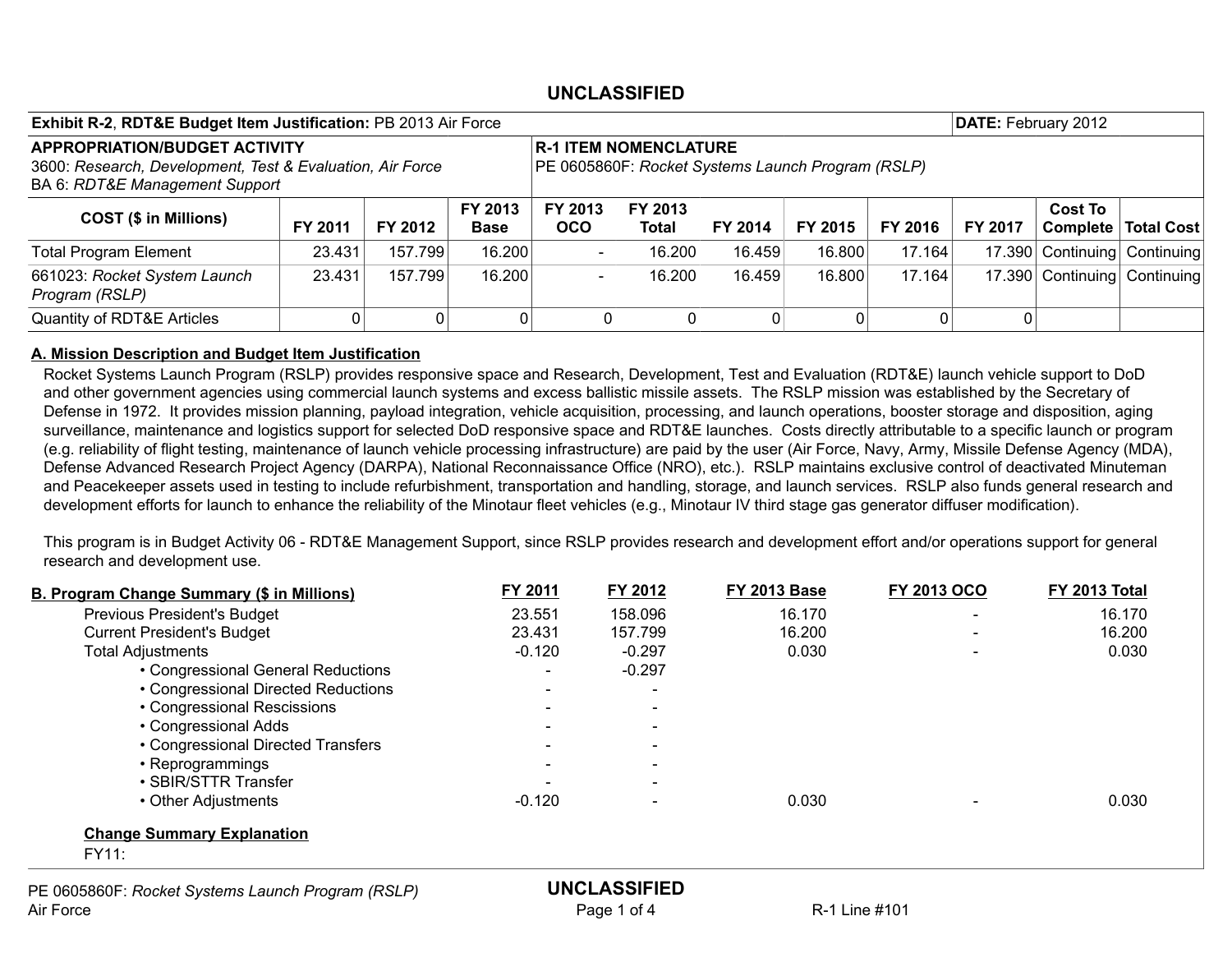| Exhibit R-2, RDT&E Budget Item Justification: PB 2013 Air Force                                                                                                                                                                                                                                                                                                                                                                                                                                                                           | DATE: February 2012                               |         |         |                        |                       |                         |
|-------------------------------------------------------------------------------------------------------------------------------------------------------------------------------------------------------------------------------------------------------------------------------------------------------------------------------------------------------------------------------------------------------------------------------------------------------------------------------------------------------------------------------------------|---------------------------------------------------|---------|---------|------------------------|-----------------------|-------------------------|
| <b>APPROPRIATION/BUDGET ACTIVITY</b><br>3600: Research, Development, Test & Evaluation, Air Force<br>BA 6: RDT&E Management Support                                                                                                                                                                                                                                                                                                                                                                                                       | PE 0605860F: Rocket Systems Launch Program (RSLP) |         |         |                        |                       |                         |
| -\$0.120M for Congressional General Reductions (CGRs).                                                                                                                                                                                                                                                                                                                                                                                                                                                                                    |                                                   |         |         |                        |                       |                         |
| FY12:<br>-\$0.297M for CGRs.                                                                                                                                                                                                                                                                                                                                                                                                                                                                                                              |                                                   |         |         |                        |                       |                         |
| C. Accomplishments/Planned Programs (\$ in Millions)                                                                                                                                                                                                                                                                                                                                                                                                                                                                                      |                                                   | FY 2011 | FY 2012 | FY 2013<br><b>Base</b> | FY 2013<br><b>OCO</b> | FY 2013<br><b>Total</b> |
| Title: STORAGE/REFURBISHMENT/DEMIL                                                                                                                                                                                                                                                                                                                                                                                                                                                                                                        |                                                   | 17.885  | 17.990  | 11.423                 |                       | 11.423                  |
| Description: Storage, refurbishment, inventory control, and demil of deactivated Minuteman, Peacekeeper and<br>other missile flight test assets                                                                                                                                                                                                                                                                                                                                                                                           |                                                   |         |         |                        |                       |                         |
| FY 2011 Accomplishments:<br>Continued storage, refurbishment, inventory control, and demil of deactivated Minuteman, Peacekeeper and<br>other missile flight test assets and performed research and development support operations as required;<br>Continued program office support and related support activities such as, but not limited to mission support,<br>special studies, SETA, FFRDC, etc. Initiated new inventory control/demil procedures.                                                                                   |                                                   |         |         |                        |                       |                         |
| <b>FY 2012 Plans:</b><br>Continue storage, refurbishment, inventory control, and demil of deactivated Minuteman, Peacekeeper and<br>other missile flight test assets and perform research and development support operations as required; Continue<br>program office support and related support activities such as, but not limited to mission support, special<br>studies, SETA, FFRDC, etc. Continue demil efforts; Complete new inventory control procedures (Air Force<br>Comprehensive Assessment of Nuclear Sustainment (AFCANS)). |                                                   |         |         |                        |                       |                         |
| FY 2013 Base Plans:<br>Continue storage, refurbishment, inventory control, and demil of deactivated Minuteman, Peacekeeper and<br>other missile flight test assets and perform research and development support operations as required; Continue<br>program office support and related support activities such as, but not limited to mission support, special studies,<br>SETA, FFRDC, etc.                                                                                                                                              |                                                   |         |         |                        |                       |                         |
| FY 2013 OCO Plans:<br>N/A                                                                                                                                                                                                                                                                                                                                                                                                                                                                                                                 |                                                   |         |         |                        |                       |                         |
| <b>Title: AGING SURVEILLANCE</b>                                                                                                                                                                                                                                                                                                                                                                                                                                                                                                          |                                                   | 5.180   | 5.546   | 4.777                  |                       | 4.777                   |
| <b>Description:</b> Perform aging surveillance-related activities on stored motors                                                                                                                                                                                                                                                                                                                                                                                                                                                        |                                                   |         |         |                        |                       |                         |
| FY 2011 Accomplishments:                                                                                                                                                                                                                                                                                                                                                                                                                                                                                                                  |                                                   |         |         |                        |                       |                         |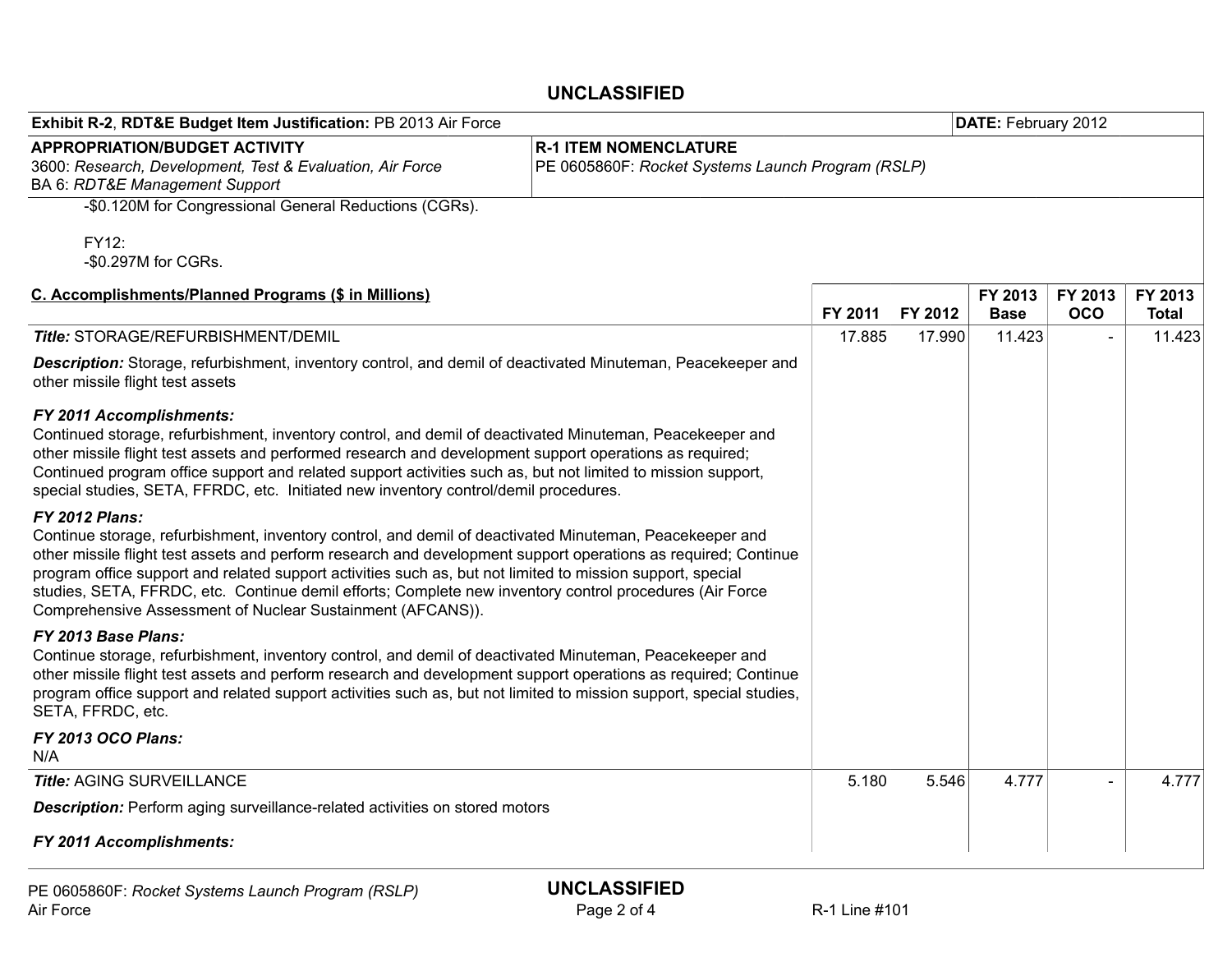| Exhibit R-2, RDT&E Budget Item Justification: PB 2013 Air Force                                                                                                                                                                                                                                                                                                                     |                                                                                   |         |         | DATE: February 2012    |                       |                         |  |
|-------------------------------------------------------------------------------------------------------------------------------------------------------------------------------------------------------------------------------------------------------------------------------------------------------------------------------------------------------------------------------------|-----------------------------------------------------------------------------------|---------|---------|------------------------|-----------------------|-------------------------|--|
|                                                                                                                                                                                                                                                                                                                                                                                     |                                                                                   |         |         |                        |                       |                         |  |
| <b>APPROPRIATION/BUDGET ACTIVITY</b><br>3600: Research, Development, Test & Evaluation, Air Force<br>BA 6: RDT&E Management Support                                                                                                                                                                                                                                                 | <b>R-1 ITEM NOMENCLATURE</b><br>PE 0605860F: Rocket Systems Launch Program (RSLP) |         |         |                        |                       |                         |  |
| C. Accomplishments/Planned Programs (\$ in Millions)                                                                                                                                                                                                                                                                                                                                |                                                                                   | FY 2011 | FY 2012 | FY 2013<br><b>Base</b> | FY 2013<br><b>OCO</b> | FY 2013<br><b>Total</b> |  |
| Continued performing aging surveillance-related activities on stored motors; Continued performing analyses/<br>studies to identify and evaluate potential safety-related issues affecting stored motors; Continued program office<br>support and related support activities such as, but not limited to mission support, special studies, SETA, FFRDC,<br>etc                       |                                                                                   |         |         |                        |                       |                         |  |
| <b>FY 2012 Plans:</b><br>Continue performing aging surveillance-related activities on stored motors; Continue performing analyses/<br>studies to identify and evaluate potential safety-related issues affecting stored motors; Continue program office<br>support and related support activities such as, but not limited to mission support, special studies, SETA, FFRDC,<br>etc |                                                                                   |         |         |                        |                       |                         |  |
| FY 2013 Base Plans:<br>Continue performing aging surveillance-related activities on stored motors; Continue performing analyses/<br>studies to identify and evaluate potential safety-related issues affecting stored motors; Continue program office<br>support and related support activities such as, but not limited to mission support, special studies, SETA, FFRDC,<br>etc   |                                                                                   |         |         |                        |                       |                         |  |
| FY 2013 OCO Plans:<br>N/A                                                                                                                                                                                                                                                                                                                                                           |                                                                                   |         |         |                        |                       |                         |  |
| <b>Title: MINOTAUR LAUNCH SUPPORT</b>                                                                                                                                                                                                                                                                                                                                               |                                                                                   | 0.366   |         |                        |                       |                         |  |
| <b>Description:</b> Perform Minotaur launch support activities                                                                                                                                                                                                                                                                                                                      |                                                                                   |         |         |                        |                       |                         |  |
| FY 2011 Accomplishments:<br>Performed Minotaur launch support activities                                                                                                                                                                                                                                                                                                            |                                                                                   |         |         |                        |                       |                         |  |
| <b>FY 2012 Plans:</b><br>N/A                                                                                                                                                                                                                                                                                                                                                        |                                                                                   |         |         |                        |                       |                         |  |
| FY 2013 Base Plans:<br>N/A                                                                                                                                                                                                                                                                                                                                                          |                                                                                   |         |         |                        |                       |                         |  |
| <b>FY 2013 OCO Plans:</b><br>N/A                                                                                                                                                                                                                                                                                                                                                    |                                                                                   |         |         |                        |                       |                         |  |
| <b>Title: OTHER LAUNCH SUPPORT SERVICES</b>                                                                                                                                                                                                                                                                                                                                         |                                                                                   |         | 134.263 |                        |                       |                         |  |